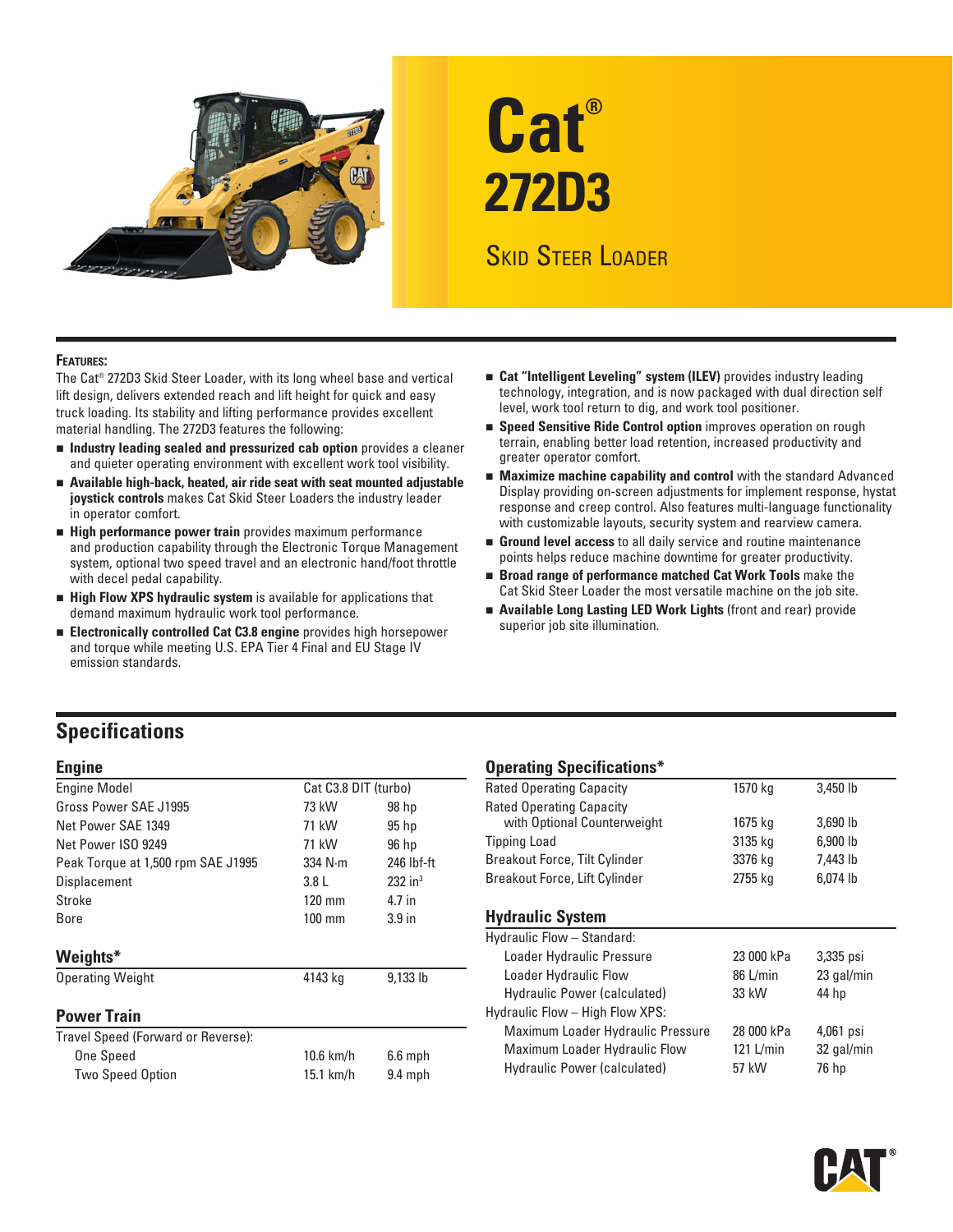# **272D3 Skid Steer Loader**



## **Dimensions\***

| 1386 mm | 54.6 in           | 12 Bumper Overhang behind Rear Axle |  | 1175 mm                                                                                                                                                                                                                                                                                                        | 46.2 in   |
|---------|-------------------|-------------------------------------|--|----------------------------------------------------------------------------------------------------------------------------------------------------------------------------------------------------------------------------------------------------------------------------------------------------------------|-----------|
| 3242 mm | 127.6 in          | 13 Maximum Dump Angle               |  | $51^{\circ}$                                                                                                                                                                                                                                                                                                   |           |
| 3954 mm | $155.7$ in        | 14 Vehicle Width over Tires         |  | 1829 mm                                                                                                                                                                                                                                                                                                        | 72.0 in   |
| 2094 mm | 82.4 in           |                                     |  | 1899 mm                                                                                                                                                                                                                                                                                                        | 74.7 in   |
| 4067 mm | $160.1$ in        |                                     |  | 1482 mm                                                                                                                                                                                                                                                                                                        | 58.3 in   |
| 3229 mm | $127.1$ in        |                                     |  | 2280 mm                                                                                                                                                                                                                                                                                                        | 89.8 in   |
| 198 mm  | $7.8$ in          |                                     |  | 1282 mm                                                                                                                                                                                                                                                                                                        | $50.5$ in |
| 769 mm  | $30.3$ in         |                                     |  | $84^{\circ}$                                                                                                                                                                                                                                                                                                   |           |
| 2438 mm | 96.0 in           |                                     |  | 374 mm                                                                                                                                                                                                                                                                                                         | 14.7 in   |
| 226 mm  | 8.9 <sub>in</sub> |                                     |  | $28^{\circ}$                                                                                                                                                                                                                                                                                                   |           |
|         |                   |                                     |  |                                                                                                                                                                                                                                                                                                                |           |
|         |                   | $27^\circ$                          |  | 15 Turning Radius from Center - Machine Rear<br><b>16</b> Turning Radius from Center – Coupler<br>17 Turning Radius from Center - Bucket (racked)<br>18 Maximum Reach with Arms Parallel to Ground<br><b>19</b> Rack Back Angle at Maximum Height<br>20 Bucket Pin Reach at Maximum Lift<br>21 Roll Back Angle |           |

\* Operating Weight, Operating Specifications and Dimensions all based on 75 kg (165 lb) operator, all fluids, one speed, enclosed cab with glass door, side windows, heater, mechanical suspension seat, advanced display, standard flow hydraulics, 850 CCA battery, 1883 mm (74 in) low profile bucket, no optional counterweights, Cat PC 12 × 16.5 tires and manual quick coupler (unless otherwise noted).

| Cab                              |                                        |            | <b>Noise Level</b>                                                                                                                                                                                                      |                                                                      |  |  |
|----------------------------------|----------------------------------------|------------|-------------------------------------------------------------------------------------------------------------------------------------------------------------------------------------------------------------------------|----------------------------------------------------------------------|--|--|
| <b>ROPS</b>                      | ISO 3471:2008<br>ISO 3449:2005 Level I |            | Inside Cab**                                                                                                                                                                                                            | 83 dB(A)<br>102 $dB(A)$                                              |  |  |
| <b>FOPS</b>                      |                                        |            | Outside Cab***                                                                                                                                                                                                          |                                                                      |  |  |
| <b>Service Refill Capacities</b> |                                        |            | North America and Europe.                                                                                                                                                                                               | • Cab and Rollover Protective Structures (ROPS) are standard in      |  |  |
| Chain Box, each side             | 10.2 L                                 | $2.7$ gal  | **The declared dynamic operator sound pressure levels per ISO 6396:2008.                                                                                                                                                |                                                                      |  |  |
| <b>Cooling System</b>            | 16 L                                   | $4.1$ gal  | The measurements were conducted with the cab doors and windows                                                                                                                                                          |                                                                      |  |  |
| Diesel Exhaust Fluid (DEF) Tank  | 19 L                                   | 5 gal      |                                                                                                                                                                                                                         | closed and at 70% of the maximum engine cooling fan speed. The sound |  |  |
| Engine Crankcase                 | 13 L                                   | $3.5$ gal  | level may vary at different engine cooling fan speeds.<br>***The labeled sound power level for the CE marked configurations when<br>measured according to the test procedure and conditions specified in<br>2000/14/EC. |                                                                      |  |  |
| <b>Fuel Tank</b>                 | 120 L                                  | 31.7 gal   |                                                                                                                                                                                                                         |                                                                      |  |  |
| <b>Hydraulic System</b>          | 55 L                                   | $14.5$ gal |                                                                                                                                                                                                                         |                                                                      |  |  |
| <b>Hydraulic Tank</b>            | 39 L                                   | $10.3$ gal |                                                                                                                                                                                                                         |                                                                      |  |  |
|                                  |                                        |            | Air Conditioning System (if equipped)                                                                                                                                                                                   |                                                                      |  |  |

The air conditioning system on this machine contains the fluorinated greenhouse gas refrigerant R134a (Global Warming Potential = 1430). The system contains 0.81 kg of refrigerant which has a CO $_2$  equivalent of 1.158 metric tonnes.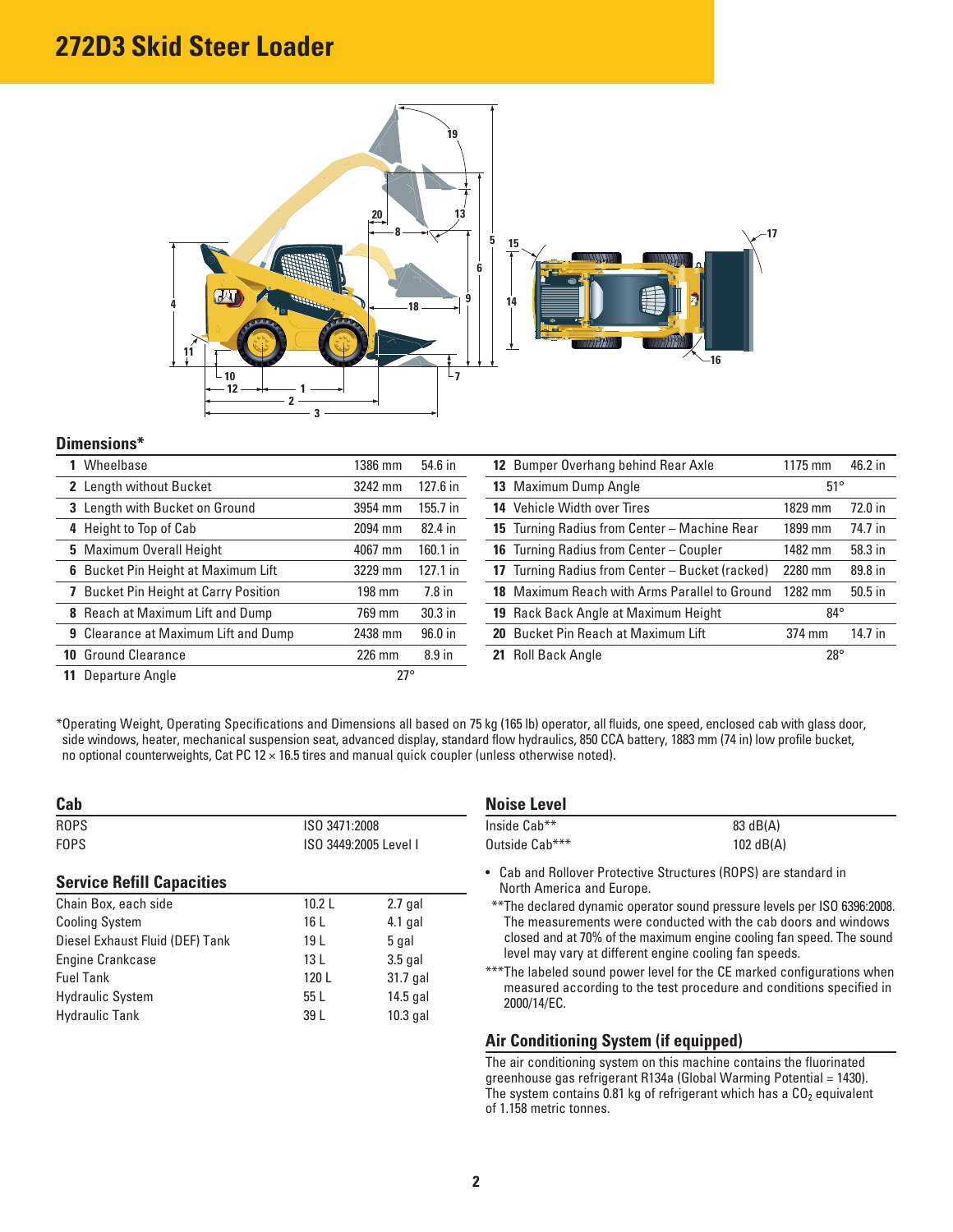## **MANDATORY EQUIPMENT**

- Hydraulics, Standard or High Flow XPS
- **Quick Coupler, Mechanical or Powered**
- High Visibility Seat Belt, 50 mm (2 in) or 75 mm (3 in)
- Power Train: One Speed, Two Speed or Two Speed
- with Speed Sensitive Ride Control
- Tires,  $12 \times 16.5$  or  $14 \times 17.5$

#### **PERFORMANCE PACKAGE** *(must select one of the following)*

- Performance Package H1: Standard Flow Hydraulics (No Self Level)
- Performance Package H2: Standard Flow, Dual Direction Electronic *Self Level (Raise and Lower), Work Tool Return to Dig, Work Tool Positioner, and Electronic Snubbing (Raise and Lower)*
- Performance Package H3: *High Flow XPS, Dual Direction Electronic Self Level (Raise and Lower), Work Tool Return to Dig, Work Tool Positioner, and Electronic Snubbing (Raise and Lower)*

## **STANDARD EQUIPMENT**

- 12 volt Electrical System
- **n** 100 ampere Alternator **Emission Standards**
- **geta** Ignition Key Start/Stop Switch
- Lights: *Gauge Backlighting, Two Rear Tail Lights, Two Rear Halogen* No S·O·S<sup>sM</sup> Sampling Valve, Hydraulic Oil *Working Lights, Two Adjustable Front Halogen Lights, Dome Light*
- **Backup Alarm**
- **E** Heavy Duty Battery, 850 CCA

- **Gauges: Fuel Level, DEF Level, Hour Meter <b>n** Four Wheel Chain Drive
- Operator Warning System Indicators: Air Filter Restriction, Alternator *Output, Armrest Raised/Operator Out of Seat, Engine Coolant* **OTHER**  Filter Restriction, Hydraulic Oil Temperature, Park Brake Engaged,<br>Engine Emission System
- Adjustable Vinyl Seat
- <sup>n</sup> Support, Lift Arm <sup>n</sup> Fold In Ergonomic Contoured Armrest
- Control Interlock System, when operator leaves seat or armrest raised: Hydraulic Oil Level Sight Gauge **Brake Engages n Radiator, Expansion Bottle** *Hydraulic System Disables, Hydrostatic Transmission Disables, Parking*
- ROPS Cab, Open, Tilt Up n Cat ToughGuard™ Hose
- **FOPS**, Level I
- **Top and Rear Windows**
- **Floor Mat**
- **n** Interior Rearview Mirror
- **n** 12 volt Electric Socket **n Electrical Outlet**, Beacon
- **B** Horn
- Hand (Dial) and Foot Throttle, Electronic with Decel Feature **Number 20 Pariable Speed Demand Fan**
- Adjustable Joystick Controls n Product Link<sup>™</sup> PL240, Cellular
- Advanced Display with Rearview Camera: *Full Color, 127 mm (5 in) LCD Screen, Advanced Multi-operator Security System, On-screen Adjustments*  for Implement Response, Hystat Drive Response and Creep Control
- **B** Storage Compartment with Netting

#### **COMFORT PACKAGE** *(must select one of the following)*

- Open ROPS (C0): *Static Seat (No Foot Throttle, Headliner, Heater or Door)*
- Open ROPS (C1): *Foot Throttle, Headliner, Cup Holder, and choice of Seat (Mechanical Suspension or High Back, Heated, Air Ride Seat) (No Heater or Door)*
- Enclosed ROPS with Heater (C2): *Foot Throttle, Headliner, Heater and Defroster, Side Windows, Cup Holder, Radio Ready, choice of Seat (Mechanical Suspension or High Back, Heated, Air Ride Seat) and Door (Glass or Polycarbonate)*
- Enclosed ROPS with A/C (C3): *C2 + Air Conditioner*

#### **ELECTRICAL POWER TRAIN**

- 12 volt Electrical System Cat C3.8, Turbo Diesel Engine, Meeting Tier 4 Final and Stage IV
- **n** Ignition Key Start/Stop Switch **n Air Cleaner, Dual Element, Radial Seal** 
	- S-0-S<sup>SM</sup> Sampling Valve, Hydraulic Oil
	- Filters, Cartridge-type, Hydraulic
- **Example Alarm 19 and Telecom** Canadian Construction Canadian Canadian Canadian Canadian Canadian Canadian Canadian Canadian Canadian Canadian Canadian Canadian Canadian Canadian Canadian Canadian Canadian Canadian Canadia
- **n** Heavy Duty Battery, 850 CCA **n Radiator/Hydraulic Oil Cooler (side-by-side) n** Radiator/Hydraulic Oil Cooler (side-by-side)
- **OPERATOR ENVIRONMENT**<br> **a** Spring Applied, Hydraulically Released Parking Brakes<br> **a** Hydrostatic Transmission
	- **Exercise Hydrostatic Transmission**
	- Four Wheel Chain Drive

- **Engine Enclosure, Lockable**
- Extended Life Antifreeze, -37° C (-34° F)
- **a Adjustable Vinyl Seat 1998 1998 1999 1999 1999 1999 1999 1999 1999 1999 1999 1999 1999 1999 1999 1999 1999 1999 1999 1999 1999 1999 1999 1999 1** 
	- Support, Lift Arm
	- Hydraulic Oil Level Sight Gauge
	- Radiator Coolant Level Sight Gauge
	-
	- Cat ToughGuard<sup>™</sup> Hose
- **EXECUTE:** THE POPS, Level I notice that the second in Auxiliary, Hydraulics, Continuous Flow
- Top and Rear Windows **n Heavy Duty, Flat Faced Quick Disconnects** with Integrated Pressure Release
- Interior Rearview Mirror n Split D-Ring to Route Work Tool Hoses Along Side of Left Lift Arm
	- **Electrical Outlet, Beacon**
- **Example 20 In Property Contract Contract Contract Contract Contract Contract Contract Contract Contract Contract Contract Contract Contract Contract Contract Contract Contract Contract Contract Contract Contract Contract** 
	- Variable Speed Demand Fan
	- Product Link<sup>™</sup> PL240, Cellular